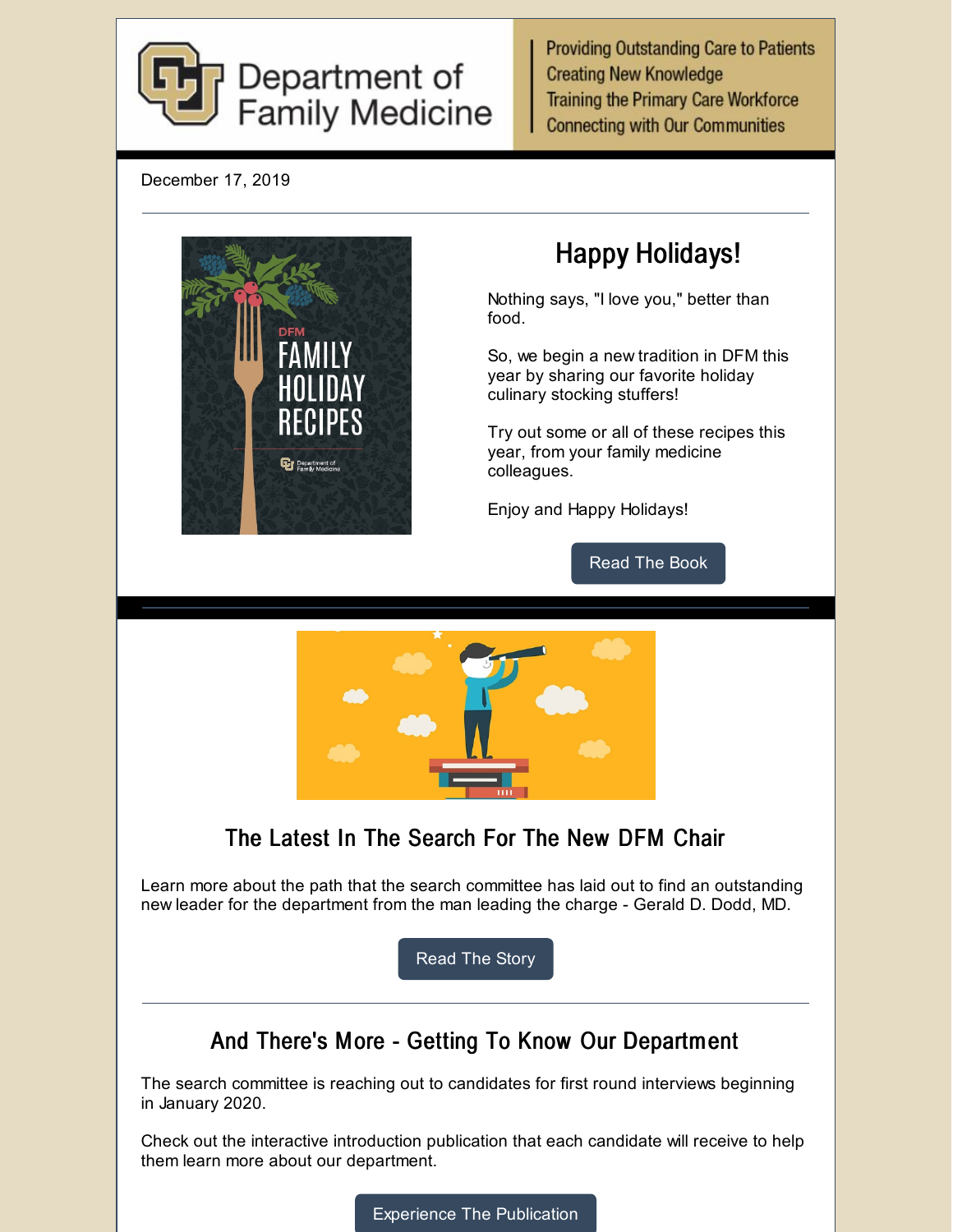



#### Big Award! Medication Assisted Treatment For Opioid Use Disorder

Home or clinic? Which is the best place to start treatment for opioid use disorder?

That question is about to be answered in a new DFM-led study funded by PCORI.

[Read](https://medschool.cuanschutz.edu/family-medicine/about/news/communication-hub/home-or-clinic-what-works-best-in-medication-assisted-treatment-for-opioid-use-disorder) The Story



Check out the latest stories and event listings posted on the Department of Family Medicine website.

[Diabetics](https://medschool.cuanschutz.edu/family-medicine/about/news/communication-hub/diabetics-hit-the-black-market-for-life-saving-treatment) & The Black Market DFM Faculty [Physician](https://medschool.cuanschutz.edu/family-medicine/about/news/communication-hub/annual-medical-staff-awards-announced) Honored New Levitt [Speaker](https://medschool.cuanschutz.edu/family-medicine/about/levitt-distinguished-speaker-series/levitt-events) Series Event Giving Back For [Health](https://medschool.cuanschutz.edu/family-medicine/about/news/communication-hub/giving-back-for-health)





### Professional Development Pro Tip

Did you know? **[Employer's](https://www.employerscouncil.org/) Council is** a Denver institution that, annually, provides training to more than 25,000 people on a wide range of topics from computer skills and interpersonal communication - to change management, coaching, and much more!

As CU employees, we can take advantage of over 300 classes [annually.](https://www.employerscouncil.org/training-catalog) Here's their **Training** Catalog.

Contact [DFMAdmin@ucdenver.edu](mailto:DFMAdmin@ucdenver.edu) t o get signed up for a class.

Download our full list of **Professional Development Opportunities** from the **Human**